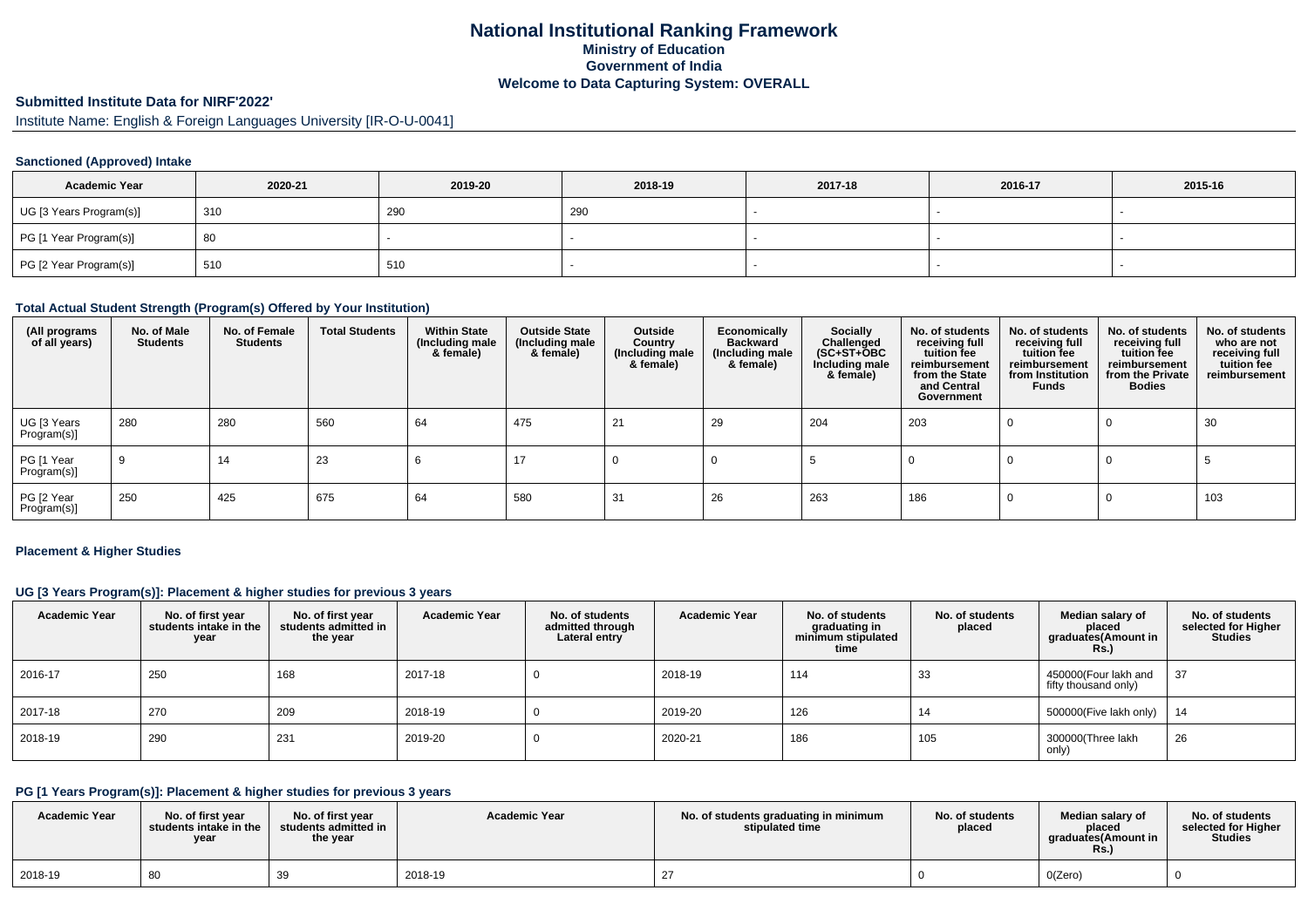| 2019-20 |  | 2019-20 |   |    | O(Zero)               |  |
|---------|--|---------|---|----|-----------------------|--|
| 2020-21 |  | 2020-21 | ້ | ZU | 400000(Four Lakh only |  |

# **PG [2 Years Program(s)]: Placement & higher studies for previous 3 years**

| <b>Academic Year</b> | No. of first year<br>students intake in the<br>year | No. of first year<br>students admitted in<br>the year | <b>Academic Year</b> | No. of students graduating in minimum<br>stipulated time | No. of students<br>placed | Median salary of<br>placed<br>graduates(Amount in<br><b>Rs.)</b> | No. of students<br>selected for Higher<br><b>Studies</b> |
|----------------------|-----------------------------------------------------|-------------------------------------------------------|----------------------|----------------------------------------------------------|---------------------------|------------------------------------------------------------------|----------------------------------------------------------|
| 2017-18              | 500                                                 | 274                                                   | 2018-19              | 220                                                      | -37                       | 450000(Four lakh and<br>fifty thousand only)                     | 55                                                       |
| 2018-19              | 510                                                 | 282                                                   | 2019-20              | 237                                                      | 33                        | 500000(Five lakh only                                            | 33                                                       |
| 2019-20              | 510                                                 | 432                                                   | 2020-21              | 328                                                      | 40                        | 400000(Four lakh only                                            | 34                                                       |

# **Ph.D Student Details**

| Ph.D (Student pursuing doctoral program till 2020-21 Students admitted in the academic year 2020-21 should not be entered here.) |                                                                                                                                  |                       |          |  |  |
|----------------------------------------------------------------------------------------------------------------------------------|----------------------------------------------------------------------------------------------------------------------------------|-----------------------|----------|--|--|
|                                                                                                                                  |                                                                                                                                  | <b>Total Students</b> |          |  |  |
| Full Time                                                                                                                        |                                                                                                                                  | 435                   |          |  |  |
| Part Time                                                                                                                        |                                                                                                                                  |                       |          |  |  |
|                                                                                                                                  | No. of Ph.D students graduated (including Integrated Ph.D)                                                                       |                       |          |  |  |
|                                                                                                                                  | 2020-21                                                                                                                          | 2019-20               | 2018-19  |  |  |
| Full Time                                                                                                                        | 59                                                                                                                               | 90                    | 93       |  |  |
| Part Time                                                                                                                        |                                                                                                                                  |                       | $\Omega$ |  |  |
|                                                                                                                                  | PG (Student pursuing MD/MS/DNB program till 2020-21 Students admitted in the academic year 2021 - 22 should not be entered here) |                       |          |  |  |
|                                                                                                                                  | Number of students pursuing PG (MD/MS/DNB) program                                                                               |                       | 0        |  |  |
|                                                                                                                                  | No. of students Graduating in PG (MD/MS/DNB) program                                                                             |                       |          |  |  |
| 2020-21<br>2019-20<br>2018-19                                                                                                    |                                                                                                                                  |                       |          |  |  |
| 0                                                                                                                                |                                                                                                                                  |                       |          |  |  |
|                                                                                                                                  |                                                                                                                                  |                       |          |  |  |

#### **Online Education**

| Do.<br>ms/courses were completed on time.<br>all programs | Yes |
|-----------------------------------------------------------|-----|
|-----------------------------------------------------------|-----|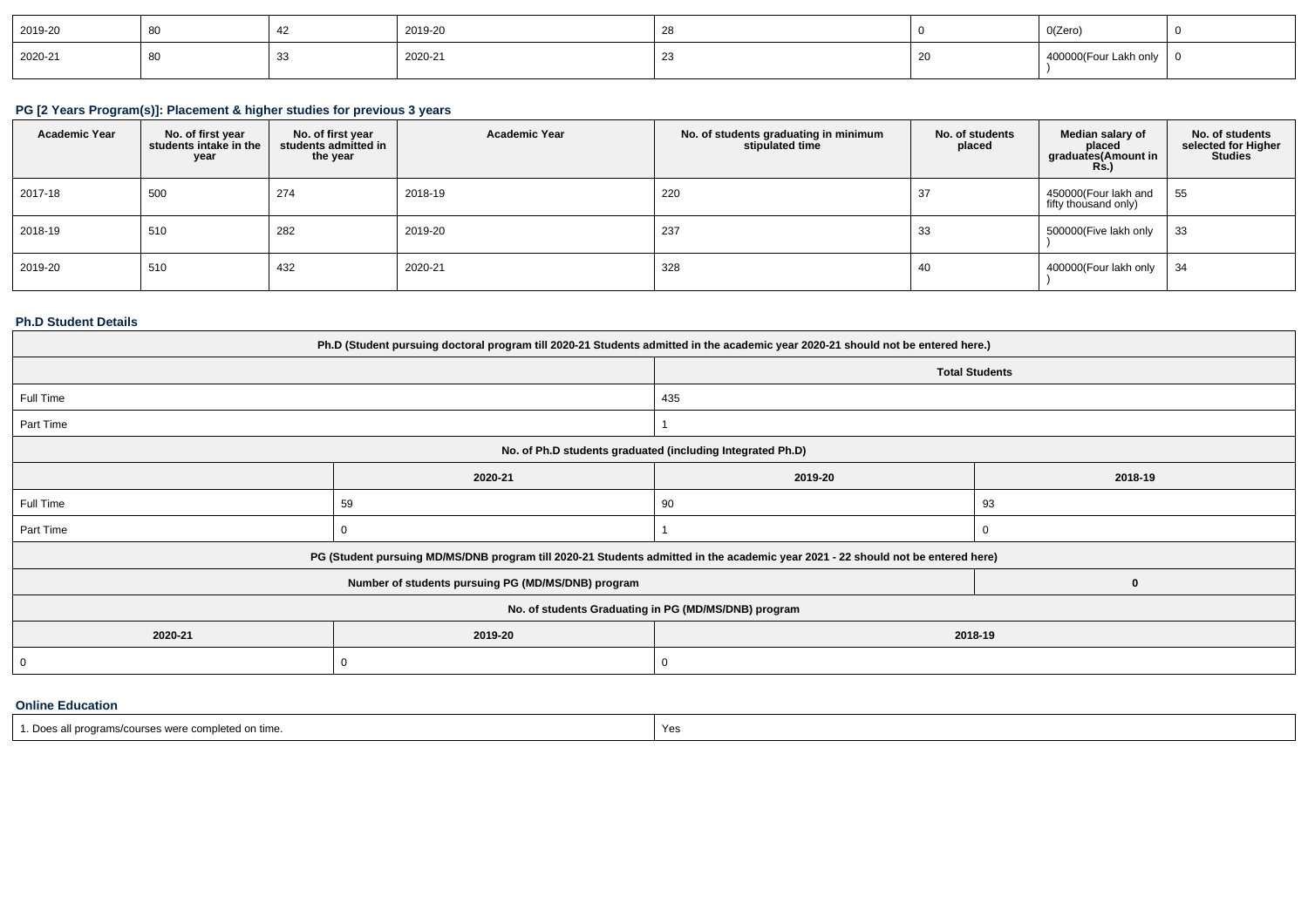|                                                                                                             |     | The English and Foreign Languages University prepared a detailed Academic Calendar for the year 2020-2021 for all three<br>campuses (Hyderabad, Shillong and Lucknow) in advance, specifying the period for instruction, internal<br>end examinations and declaration of results. In an orientation programme at the beginning of every semester, students were<br>guided with regard to each stage of academic activities during the semester concerned. Immediately after the onset of the Covid-<br>19 pandemic, the University made a seamless transition to online teaching and learning. Online classes were conducted in<br>accordance with schedule outlined in the Academic Calendar, with some flexibility necessitated by the situation arising from the spread of the pandemic. Similarly, the University was also able to conduct continuous assessm<br>difficulties of both students and teachers. The University procured a Learning Management System (LMS) for the benefit of<br>students and teachers, making effective use of technological possibilities furnished by new avenues of electronic learning. The<br>Learning Management System facilitated online enrolment of students for each course, sharing of web links for scheduled<br>classes, uploading of learning materials, and conducting of examinations in various formats, including proctored sit-in<br>examinations. Additional electronic resources were made available by the EFL University-Ramesh Mohan Library to<br>undergraduate, postgraduate and diploma students as well as research scholars to enable them to fulfil the aca<br>requirements on time. The EFL University was one of the first institutions of higher education in India to conduct PhD viva voce<br>examinations in the online mode, which facilitated participation of examiners from remote regions and award of doctoral degrees<br>without delay. For the first time, examinations of programmes in the distance mode were also conducted online. In accordance<br>with UGC orders, the University adopted a six-day week schedule of academic activities. These measures immensely helped in<br>planning and completing the syllabus of various courses and programmes, especially at a time of unprecedented difficulties and<br>challenges associated with the Covid-19 pandemic. |                                                |  |
|-------------------------------------------------------------------------------------------------------------|-----|----------------------------------------------------------------------------------------------------------------------------------------------------------------------------------------------------------------------------------------------------------------------------------------------------------------------------------------------------------------------------------------------------------------------------------------------------------------------------------------------------------------------------------------------------------------------------------------------------------------------------------------------------------------------------------------------------------------------------------------------------------------------------------------------------------------------------------------------------------------------------------------------------------------------------------------------------------------------------------------------------------------------------------------------------------------------------------------------------------------------------------------------------------------------------------------------------------------------------------------------------------------------------------------------------------------------------------------------------------------------------------------------------------------------------------------------------------------------------------------------------------------------------------------------------------------------------------------------------------------------------------------------------------------------------------------------------------------------------------------------------------------------------------------------------------------------------------------------------------------------------------------------------------------------------------------------------------------------------------------------------------------------------------------------------------------------------------------------------------------------------------------------------------------------------------------------------------------------------------------------------------------------------------------------------------------------------------------------------------|------------------------------------------------|--|
| 3. The period of delay in completion of syllabus (in months).                                               |     | 0                                                                                                                                                                                                                                                                                                                                                                                                                                                                                                                                                                                                                                                                                                                                                                                                                                                                                                                                                                                                                                                                                                                                                                                                                                                                                                                                                                                                                                                                                                                                                                                                                                                                                                                                                                                                                                                                                                                                                                                                                                                                                                                                                                                                                                                                                                                                                        |                                                |  |
| 4. The period of delay in conducting exams (in months).                                                     |     |                                                                                                                                                                                                                                                                                                                                                                                                                                                                                                                                                                                                                                                                                                                                                                                                                                                                                                                                                                                                                                                                                                                                                                                                                                                                                                                                                                                                                                                                                                                                                                                                                                                                                                                                                                                                                                                                                                                                                                                                                                                                                                                                                                                                                                                                                                                                                          |                                                |  |
| <b>Portal Name</b><br>No. of students offered online courses which have credit<br>transferred to transcript |     | Total no, of online courses which have credit transferred<br>to the transcript                                                                                                                                                                                                                                                                                                                                                                                                                                                                                                                                                                                                                                                                                                                                                                                                                                                                                                                                                                                                                                                                                                                                                                                                                                                                                                                                                                                                                                                                                                                                                                                                                                                                                                                                                                                                                                                                                                                                                                                                                                                                                                                                                                                                                                                                           | Total no. of credits transferred to transcript |  |
| Swayam                                                                                                      | 433 | 169<br>1822                                                                                                                                                                                                                                                                                                                                                                                                                                                                                                                                                                                                                                                                                                                                                                                                                                                                                                                                                                                                                                                                                                                                                                                                                                                                                                                                                                                                                                                                                                                                                                                                                                                                                                                                                                                                                                                                                                                                                                                                                                                                                                                                                                                                                                                                                                                                              |                                                |  |
| 5. No. of courses developed and available online on Swayam platform by your institution faculty             |     | 9                                                                                                                                                                                                                                                                                                                                                                                                                                                                                                                                                                                                                                                                                                                                                                                                                                                                                                                                                                                                                                                                                                                                                                                                                                                                                                                                                                                                                                                                                                                                                                                                                                                                                                                                                                                                                                                                                                                                                                                                                                                                                                                                                                                                                                                                                                                                                        |                                                |  |

# **Financial Resources: Utilised Amount for the Capital expenditure for previous 3 years**

| Academic Year                                                                                        | 2020-21                                                                                           | 2019-20                                    | 2018-19                                           |  |  |  |
|------------------------------------------------------------------------------------------------------|---------------------------------------------------------------------------------------------------|--------------------------------------------|---------------------------------------------------|--|--|--|
|                                                                                                      | <b>Utilised Amount</b>                                                                            | <b>Utilised Amount</b>                     | <b>Utilised Amount</b>                            |  |  |  |
| Annual Capital Expenditure on Academic Activities and Resources (excluding expenditure on buildings) |                                                                                                   |                                            |                                                   |  |  |  |
| Library                                                                                              | 47719414 (Four crore seventy seven lakh nineteen thousand<br>four hundred and fourteen only)      | 59600000 (Five crore ninety six lakh only) | 54000 (Fifty four thousand only)                  |  |  |  |
| New Equipment for Laboratories                                                                       | 0 (Zero)                                                                                          | 0 (Zero)                                   | 0 (Zero)                                          |  |  |  |
| <b>Engineering Workshops</b>                                                                         | 0 (Zero)                                                                                          | 0 (Zero)                                   | 0 (Zero)                                          |  |  |  |
| Other expenditure on creation of Capital Assets (excluding<br>expenditure on Land and Building)      | 32598996 (Three crore twenty five lakh ninety eight thousand<br>nine hundred and ninety six only) | 0 (Zero)                                   | 7818000 (Seven eight lakh eighteen thousand only) |  |  |  |

# **Financial Resources: Utilised Amount for the Operational expenditure for previous 3 years**

| Academic Year                                                                                                                                                                                  | 2020-21                                                                                            | 2019-20                                                         | 2018-19                                                             |  |  |  |
|------------------------------------------------------------------------------------------------------------------------------------------------------------------------------------------------|----------------------------------------------------------------------------------------------------|-----------------------------------------------------------------|---------------------------------------------------------------------|--|--|--|
|                                                                                                                                                                                                | <b>Utilised Amount</b>                                                                             | <b>Utilised Amount</b>                                          | <b>Utilised Amount</b>                                              |  |  |  |
| <b>Annual Operational Expenditure</b>                                                                                                                                                          |                                                                                                    |                                                                 |                                                                     |  |  |  |
| Salaries (Teaching and Non Teaching staff)                                                                                                                                                     | 690385753 (Sixty nine crore three lakh eighty five thousand<br>seven hundred and fifty three only) | 690453000 (Sixty nine crore four lakh fifty three thousand only | 806096000 (Eighty crore sixty lakh and ninety six thousand<br>only) |  |  |  |
| Maintenance of Academic Infrastructure or consumables and<br>other running expenditures(excluding maintenance of hostels<br>and allied services, rent of the building, depreciation cost, etc) | 65544196 (Six crore fifty five lakh forty four thousand one<br>hundred and ninety six only)        | 75906000 (Seven crore fifty nine lakh six thousand only)        | 83099000 (Eight crore thirty lakh and ninety nine thousand<br>only) |  |  |  |
| Seminars/Conferences/Workshops                                                                                                                                                                 | 588615 (Five lakh eighty eight thousand six hundred fifteen<br>only)                               | 3905000 (Thirty nine lakh five thousand only)                   | 1610000 (Sixteen lakh and ten thousand only)                        |  |  |  |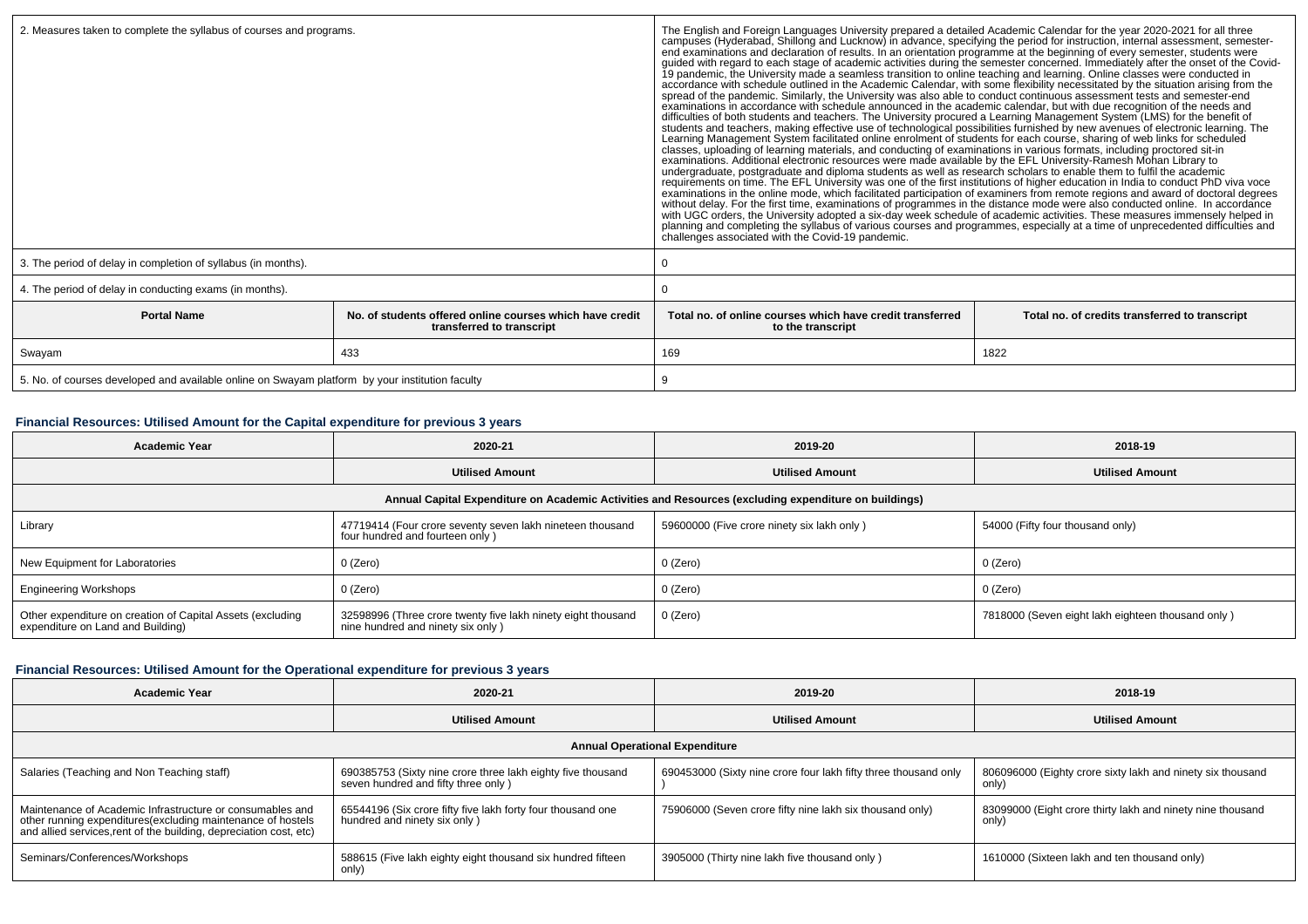|  | ۰ |
|--|---|
|  |   |
|  |   |
|  |   |

| Calendar year            | 2020 | 2019 | 2018 |
|--------------------------|------|------|------|
| No. of Patents Published |      |      |      |
| No. of Patents Granted   |      |      |      |

# **Sponsored Research Details**

| <b>Financial Year</b>                    | 2020-21                           | 2019-20                                   | 2018-19                                  |
|------------------------------------------|-----------------------------------|-------------------------------------------|------------------------------------------|
| Total no. of Sponsored Projects          |                                   |                                           |                                          |
| Total no. of Funding Agencies            |                                   |                                           |                                          |
| Total Amount Received (Amount in Rupees) | 560000                            | 2148000                                   | 1136000                                  |
| Amount Received in Words                 | Five lakh and sixty thousand only | Twenty one lakh forty eight thousand only | Eleven lakh and thirty six thousand only |

# **Consultancy Project Details**

| <b>Financial Year</b>                    | 2020-21                                             | 2019-20                                                                  | 2018-19                                                                             |
|------------------------------------------|-----------------------------------------------------|--------------------------------------------------------------------------|-------------------------------------------------------------------------------------|
| Total no. of Consultancy Projects        |                                                     | 15                                                                       |                                                                                     |
| Total no. of Client Organizations        |                                                     |                                                                          |                                                                                     |
| Total Amount Received (Amount in Rupees) | 28659000                                            | 10341790                                                                 | 15134188                                                                            |
| Amount Received in Words                 | Two crore eighty six lakhs fifty nine thousand only | One crore three lakh forty one thousand seven hundred and<br>ninety only | One crore fifty one lakhs thirty four thousand one hundred and<br>eighty eight only |

# **Executive Development Program/Management Development Programs**

| <b>Financial Year</b>                                                             | 2020-21 | 2019-20                                   | 2018-19                                                                            |
|-----------------------------------------------------------------------------------|---------|-------------------------------------------|------------------------------------------------------------------------------------|
| Total no. of Executive Development Programs/ Management<br>Development Programs   |         |                                           |                                                                                    |
| Total no. of Participants                                                         |         | 332                                       | 234                                                                                |
| Total Annual Earnings (Amount in Rupees)(Excluding Lodging<br>& Boarding Charges) |         | 9492000                                   | 44259625                                                                           |
| Total Annual Earnings in Words                                                    | Zero    | Ninety four lakh ninety two thousand only | Four crore forty two lakh fifty nine thousand six hundredn and<br>twenty five only |

# **PCS Facilities: Facilities of physically challenged students**

| 1. Do your institution buildings have Lifts/Ramps?                                                                                                         | Yes, more than 80% of the buildings |
|------------------------------------------------------------------------------------------------------------------------------------------------------------|-------------------------------------|
| 2. Do your institution have provision for walking aids, including wheelchairs and transportation from one building to another for<br>handicapped students? | Yes                                 |
| 3. Do your institution buildings have specially designed toilets for handicapped students?                                                                 | Yes, more than 60% of the buildings |

#### **Accreditation**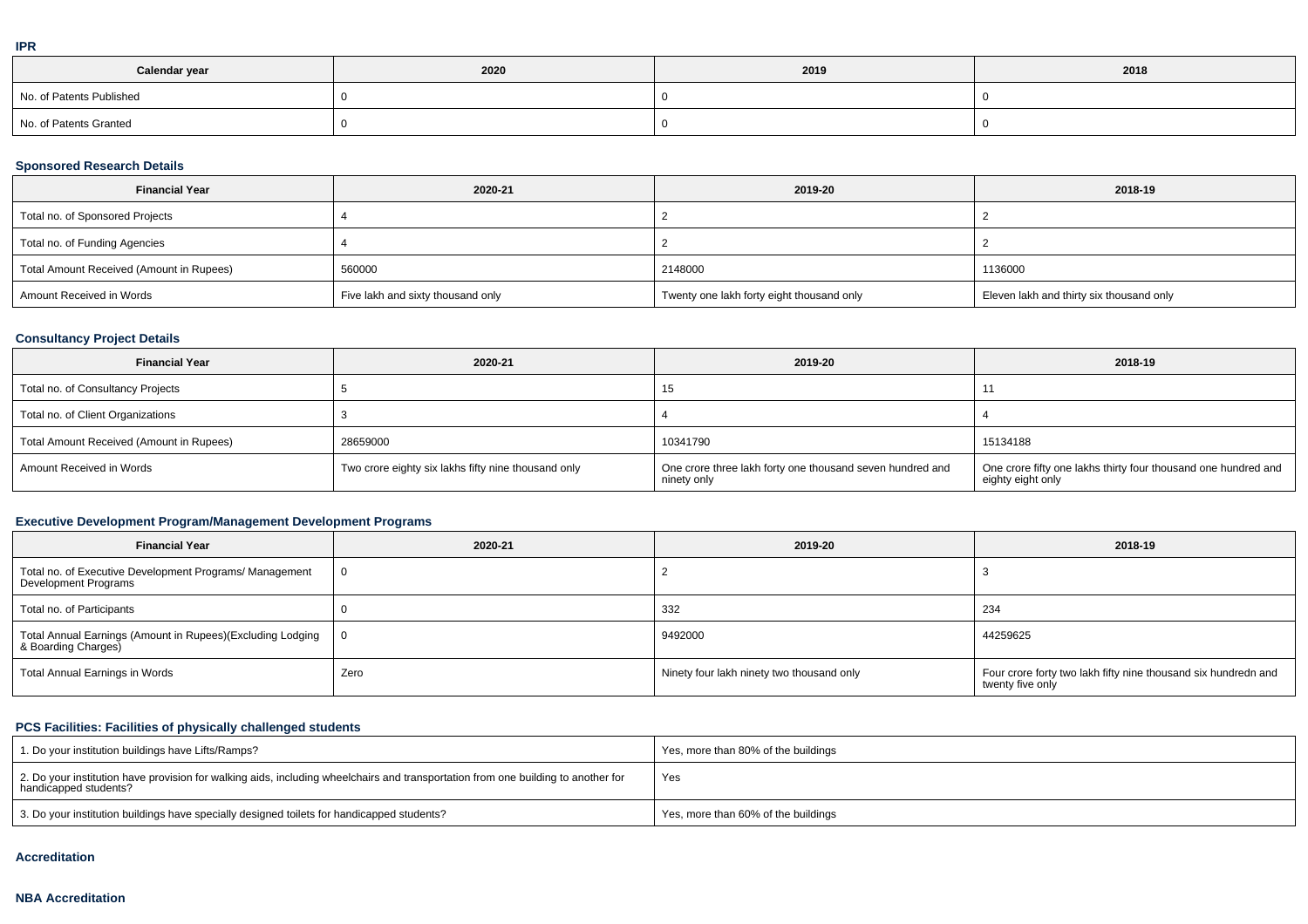| 1. Does your institute have a valid NBA Accreditation? |  |
|--------------------------------------------------------|--|
|                                                        |  |

expression of the contract of the contract of the contract of the contract of the contract of the contract of the contract of the contract of the contract of the contract of the contract of the contract of the contract of

## **NAAC Accreditation**

| 1. Does your institute have a valid NAAC Accreditation? |            | <b>YES</b> |             |
|---------------------------------------------------------|------------|------------|-------------|
| Valid from                                              |            | Valid upto | <b>CGPA</b> |
| 25-05-2016                                              | 24-05-2021 |            | 3.26        |
| 19-01-2001                                              | 18-01-2006 |            |             |

## **Faculty Details**

| Srno           | Name                            | Age | Designation                | Gender | Qualification | <b>Experience (In</b><br>Months) | Currently working<br>with institution? | <b>Joining Date</b> | <b>Leaving Date</b>      | <b>Association type</b> |
|----------------|---------------------------------|-----|----------------------------|--------|---------------|----------------------------------|----------------------------------------|---------------------|--------------------------|-------------------------|
| $\mathbf{1}$   | Dr Ipshita Chanda               | 60  | Professor                  | Female | Ph.D          | 340                              | Yes                                    | 17-03-2017          | $\overline{\phantom{a}}$ | Regular                 |
| 2              | Dr Arzuman Ara                  | 43  | <b>Assistant Professor</b> | Female | Ph.D          | 140                              | Yes                                    | 06-11-2009          | $\overline{a}$           | Regular                 |
| 3              | Dr C Meena<br>Debashish         | 54  | Associate Professor        | Female | Ph.D          | 176                              | Yes                                    | 03-11-2006          | $\mathbf{u}$             | Regular                 |
| $\overline{4}$ | Dr Enukurthi<br>Srinivas        | 39  | <b>Assistant Professor</b> | Male   | Ph.D          | 53                               | Yes                                    | 01-03-2017          | $\overline{\phantom{a}}$ | Regular                 |
| 5              | Dr Ingle Hrishikesh<br>Sudhakar | 44  | <b>Assistant Professor</b> | Male   | Ph.D          | 215                              | Yes                                    | 08-02-2010          | $\overline{a}$           | Regular                 |
| 6              | Dr K Lavanya                    | 49  | <b>Assistant Professor</b> | Female | Ph.D          | 139                              | Yes                                    | 09-12-2009          | $\overline{a}$           | Regular                 |
| $\overline{7}$ | Dr Kiran Kumar<br>Golla         | 42  | <b>Assistant Professor</b> | Male   | Ph.D          | 171                              | Yes                                    | 16-02-2017          | ۰.                       | Regular                 |
| 8              | Dr Madhavi Gayatri<br>Raman     | 50  | <b>Assistant Professor</b> | Female | Ph.D          | 173                              | Yes                                    | 01-02-2007          | $\overline{a}$           | Regular                 |
| 9              | Dr Meera Srinivas               | 61  | Professor                  | Female | Ph.D          | 336                              | Yes                                    | 05-07-1993          | $\mathbf{u}$             | Regular                 |
| 10             | Dr Promila                      | 43  | <b>Assistant Professor</b> | Female | Ph.D          | 140                              | Yes                                    | 03-11-2009          | $\overline{\phantom{a}}$ | Regular                 |
| 11             | Dr Ranjith T                    | 46  | <b>Assistant Professor</b> | Male   | Ph.D          | 182                              | Yes                                    | 18-02-2010          | $\sim$                   | Regular                 |
| 12             | Dr Sanjay Kumar                 | 49  | <b>Assistant Professor</b> | Male   | Ph.D          | 134                              | Yes                                    | 28-05-2010          | $\overline{\phantom{a}}$ | Regular                 |
| 13             | Dr Singadi Chinna<br>Devi       | 51  | <b>Assistant Professor</b> | Female | Ph.D          | 233                              | Yes                                    | 04-02-2002          | $\sim$                   | Regular                 |
| 14             | Dr T Subramanyam                | 58  | Professor                  | Male   | Ph.D          | 319                              | Yes                                    | 03-06-2010          | $\overline{\phantom{a}}$ | Regular                 |
| 15             | Dr Venkupalli<br>Sudhakar       | 64  | Professor                  | Male   | Ph.D          | 445                              | Yes                                    | 12-11-2009          | $\overline{a}$           | Regular                 |
| 16             | Mr Arun Shyam                   | 35  | <b>Assistant Professor</b> | Male   | <b>NET</b>    | 140                              | Yes                                    | 26-11-2009          | $\sim$                   | Regular                 |
| 17             | Mr Karm Veer                    | 34  | <b>Assistant Professor</b> | Male   | M. Phil       | 53                               | Yes                                    | 26-12-2016          | $\sim$                   | Regular                 |
| 18             | Mr Nissim Bedekar               | 44  | <b>Assistant Professor</b> | Male   | <b>NET</b>    | 140                              | Yes                                    | 16-11-2009          | ۰.                       | Regular                 |
| 19             | Dr Raut Santosh<br>Ishwardas    | 35  | <b>Assistant Professor</b> | Male   | Ph.D          | 133                              | Yes                                    | 30-06-2010          | $\overline{\phantom{a}}$ | Regular                 |
| 20             | Dr Tariq Sheik                  | 36  | <b>Assistant Professor</b> | Male   | Ph.D          | 140                              | Yes                                    | 25-11-2009          | $\sim$                   | Regular                 |
| 21             | Ms Dimpi Sharma                 | 56  | <b>Assistant Professor</b> | Female | <b>NET</b>    | 140                              | Yes                                    | 03-11-2009          | $\overline{\phantom{a}}$ | Regular                 |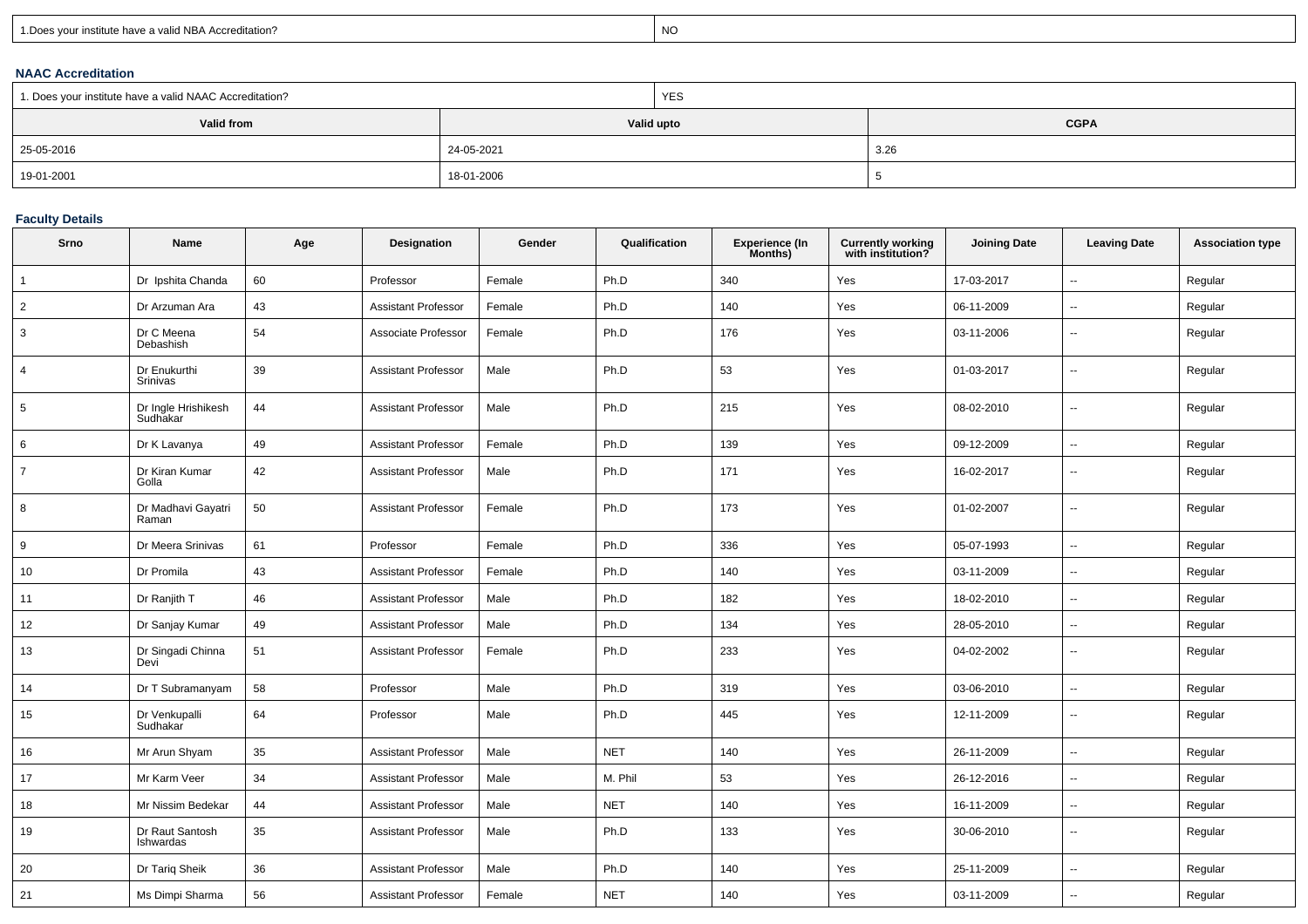| 22 | Dr P Sangeetha               | 50 | <b>Assistant Professor</b> | Female | M.A     | 140 | Yes | 03-11-2009 | ⊷.                       | Regular |
|----|------------------------------|----|----------------------------|--------|---------|-----|-----|------------|--------------------------|---------|
| 23 | Dr Saumya Sharma             | 37 | <b>Assistant Professor</b> | Female | Ph.D    | 134 | Yes | 25-05-2010 | -−                       | Regular |
| 24 | Dr A Hari Prasad             | 46 | Associate Professor        | Male   | Ph.D    | 222 | Yes | 20-10-2008 | -−                       | Regular |
| 25 | Dr Asma Rasheed              | 51 | <b>Assistant Professor</b> | Female | Ph.D    | 140 | Yes | 03-11-2009 | --                       | Regular |
| 26 | Dr Chanchala K<br>Naik       | 65 | Professor                  | Female | Ph.D    | 226 | No  | 15-03-2002 | 29-01-2021               | Regular |
| 27 | Dr G Thirupathi<br>Kumar     | 61 | Professor                  | Male   | Ph.D    | 449 | Yes | 26-02-2009 | --                       | Regular |
| 28 | Dr K Padmini<br>Shanker      | 54 | Professor                  | Female | Ph.D    | 393 | Yes | 07-07-2006 | --                       | Regular |
| 29 | Dr Kshema Jose               | 47 | <b>Assistant Professor</b> | Female | Ph.D    | 140 | Yes | 04-11-2009 | -−                       | Regular |
| 30 | Dr Mahmood Alam              | 45 | <b>Assistant Professor</b> | Male   | Ph.D    | 134 | Yes | 01-06-2010 | $\overline{\phantom{a}}$ | Regular |
| 31 | Dr Mohd Iqbal<br>Hussain     | 65 | Professor                  | Male   | Ph.D    | 404 | No  | 01-06-1987 | 26-02-2021               | Regular |
| 32 | Dr Nilakantha Dash           | 51 | Associate Professor        | Male   | Ph.D    | 232 | Yes | 30-03-2002 | $\sim$                   | Regular |
| 33 | Dr R V Anuradha              | 57 | Associate Professor        | Female | Ph.D    | 257 | Yes | 12-11-2009 | -−                       | Regular |
| 34 | Dr Revathi Srinivas          | 54 | Professor                  | Female | Ph.D    | 226 | Yes | 04-03-2009 | $\overline{\phantom{a}}$ | Regular |
| 35 | Dr Satyabhan Singh<br>Rajput | 53 | Associate Professor        | Male   | Ph.D    | 154 | Yes | 11-09-2008 | --                       | Regular |
| 36 | Dr Sonba M Salve             | 53 | Professor                  | Male   | Ph.D    | 173 | Yes | 13-02-2007 | $\overline{\phantom{a}}$ | Regular |
| 37 | Dr Syed Muhamed<br>UI Hashmi | 39 | <b>Assistant Professor</b> | Male   | Ph.D    | 134 | Yes | 21-05-2010 | --                       | Regular |
| 38 | Dr Vinay Kumar<br>Gupta      | 46 | <b>Assistant Professor</b> | Male   | Ph.D    | 147 | Yes | 01-04-2009 | --                       | Regular |
| 39 | Dr Braj Mohan                | 41 | <b>Assistant Professor</b> | Male   | Ph.D    | 122 | Yes | 08-12-2016 | --                       | Regular |
| 40 | Dr Prashanth Kumar<br>Kain   | 42 | <b>Assistant Professor</b> | Male   | Ph.D    | 134 | Yes | 28-05-2010 | $\overline{\phantom{a}}$ | Regular |
| 41 | Mr Sareen Chatla             | 41 | <b>Assistant Professor</b> | Male   | M. Phil | 140 | Yes | 03-11-2009 | Ξ.                       | Regular |
| 42 | Mr Vishwa Pal<br>Bhargava    | 35 | <b>Assistant Professor</b> | Male   | M. Phil | 135 | Yes | 19-04-2010 | $\overline{\phantom{a}}$ | Regular |
| 43 | Dr I Amenla<br>Changkija     | 47 | <b>Assistant Professor</b> | Female | Ph.D    | 166 | Yes | 06-12-2016 | $\overline{\phantom{a}}$ | Regular |
| 44 | Dr Rosy Yumnam               | 40 | Assistant Professor        | Female | Ph.D    | 139 | Yes | 14-12-2009 | $\sim$                   | Regular |
| 45 | Ms Sheetal<br>Mahadev Wagh   | 46 | <b>Assistant Professor</b> | Female | M.A     | 130 | Yes | 27-09-2010 | $\overline{\phantom{a}}$ | Regular |
| 46 | Dr A Nagaraju                | 45 | <b>Assistant Professor</b> | Male   | Ph.D    | 183 | Yes | 28-12-2016 | Щ,                       | Regular |
| 47 | Dr Atreyee Sharma            | 45 | <b>Assistant Professor</b> | Female | Ph.D    | 121 | Yes | 05-12-2016 | Щ,                       | Regular |
| 48 | Dr D Prema Kumari<br>Dheram  | 65 | Professor                  | Female | Ph.D    | 268 | No  | 07-07-2006 | 30-04-2021               | Regular |
| 49 | Dr Jayati Chatterjee         | 59 | <b>Assistant Professor</b> | Female | Ph.D    | 154 | Yes | 17-09-2008 | щ.                       | Regular |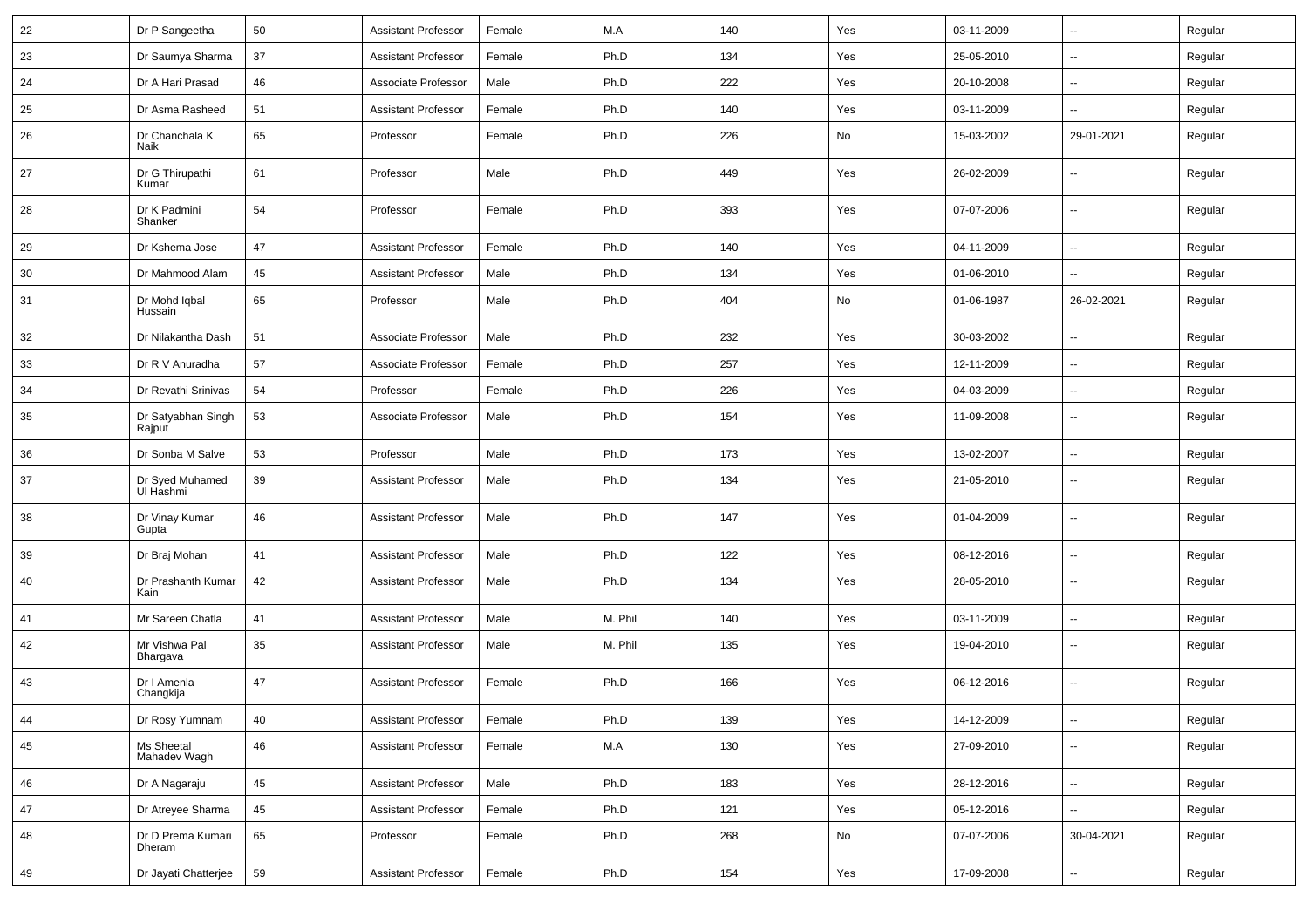| 50 | Dr K Prakash Reddy          | 54 | Professor                  | Male   | Ph.D    | 149 | Yes | 25-02-2009 | $\overline{\phantom{a}}$ | Regular |
|----|-----------------------------|----|----------------------------|--------|---------|-----|-----|------------|--------------------------|---------|
| 51 | Dr Lina<br>Mukhopadhyay     | 45 | Professor                  | Female | Ph.D    | 154 | Yes | 11-09-2008 | Ξ.                       | Regular |
| 52 | Dr Manish Kumar<br>Gaurav   | 38 | <b>Assistant Professor</b> | Male   | Ph.D    | 116 | Yes | 22-02-2017 | --                       | Regular |
| 53 | Dr Mohit Chandna            | 45 | <b>Assistant Professor</b> | Male   | Ph.D    | 133 | Yes | 03-06-2010 | Ξ.                       | Regular |
| 54 | Dr P Ajit Kumar             | 60 | Professor                  | Male   | Ph.D    | 382 | Yes | 12-02-1990 | $\overline{\phantom{a}}$ | Regular |
| 55 | Dr Roopa Suzana             | 53 | Professor                  | Female | Ph.D    | 140 | Yes | 03-11-2009 | --                       | Regular |
| 56 | Dr Sheba Victor             | 56 | <b>Assistant Professor</b> | Female | Ph.D    | 140 | Yes | 04-11-2009 | Ξ.                       | Regular |
| 57 | Dr Sreedharan T             | 55 | <b>Assistant Professor</b> | Male   | Ph.D    | 134 | Yes | 21-05-2010 | $\sim$                   | Regular |
| 58 | Dr Syed Rasheed<br>Naseem   | 56 | Professor                  | Male   | Ph.D    | 288 | Yes | 04-07-1997 | $\overline{\phantom{a}}$ | Regular |
| 59 | Dr Tarun Kumari<br>Bamon    | 64 | Professor                  | Female | Ph.D    | 312 | Yes | 03-07-1995 | Ξ.                       | Regular |
| 60 | Dr Vipin Kumar C            | 46 | Associate Professor        | Male   | Ph.D    | 136 | Yes | 09-03-2010 | $\overline{\phantom{a}}$ | Regular |
| 61 | Dr Chayan<br>Bandhopadhyay  | 58 | <b>Assistant Professor</b> | Male   | Ph.D    | 269 | Yes | 02-02-1999 | --                       | Regular |
| 62 | Dr M Parthasarathi          | 43 | <b>Assistant Professor</b> | Male   | Ph.D    | 149 | Yes | 25-02-2009 | Ξ.                       | Regular |
| 63 | Dr Pusp Ranjan              | 37 | <b>Assistant Professor</b> | Male   | Ph.D    | 134 | Yes | 25-05-2010 | Ξ.                       | Regular |
| 64 | Mr Satyajeet<br>Prakash     | 31 | <b>Assistant Professor</b> | Male   | M. Phil | 94  | Yes | 07-12-2016 | $\overline{\phantom{a}}$ | Regular |
| 65 | Ms Anjali Pande             | 51 | <b>Assistant Professor</b> | Female | M. Phil | 137 | Yes | 15-02-2010 | $\overline{\phantom{a}}$ | Regular |
| 66 | Ms Ira Vangipurapu          | 54 | <b>Assistant Professor</b> | Female | M. Phil | 149 | Yes | 26-02-2009 | --                       | Regular |
| 67 | Dr Smita Joseph             | 40 | <b>Assistant Professor</b> | Female | Ph.D    | 140 | Yes | 16-11-2009 | $\sim$                   | Regular |
| 68 | Dr Abhishek<br>Raushan      | 45 | <b>Assistant Professor</b> | Male   | Ph.D    | 140 | Yes | 04-11-2009 | $\sim$                   | Regular |
| 69 | Dr Awadesh Kumar<br>Mishra  | 61 | Professor                  | Male   | Ph.D    | 310 | Yes | 30-04-2010 | $\overline{\phantom{a}}$ | Regular |
| 70 | Dr D Venkat Rao             | 64 | Professor                  | Male   | Ph.D    | 376 | Yes | 20-03-1990 | $\sim$                   | Regular |
| 71 | Dr Haribandi<br>Lakshmi     | 61 | Professor                  | Female | Ph.D    | 289 | Yes | 02-06-1997 | --                       | Regular |
| 72 | Dr Jibu Mathew<br>George    | 45 | <b>Assistant Professor</b> | Male   | Ph.D    | 168 | Yes | 09-11-2009 | Ξ.                       | Regular |
| 73 | Dr K Satyanarayana          | 53 | Professor                  | Male   | Ph.D    | 289 | Yes | 26-06-1997 | Ξ.                       | Regular |
| 74 | Dr M E Veda Sharan          | 60 | Professor                  | Male   | Ph.D    | 301 | Yes | 05-06-1996 | u.                       | Regular |
| 75 | Dr Mathew John K            | 64 | Professor                  | Male   | Ph.D    | 275 | Yes | 21-04-2009 | $\overline{\phantom{a}}$ | Regular |
| 76 | Dr Mousumi Guha<br>Banerjee | 45 | Associate Professor        | Female | Ph.D    | 196 | Yes | 24-02-2017 | --                       | Regular |
| 77 | Dr Rahul Narayan<br>Kamble  | 46 | <b>Assistant Professor</b> | Male   | Ph.D    | 212 | Yes | 31-05-2010 | $\overline{\phantom{a}}$ | Regular |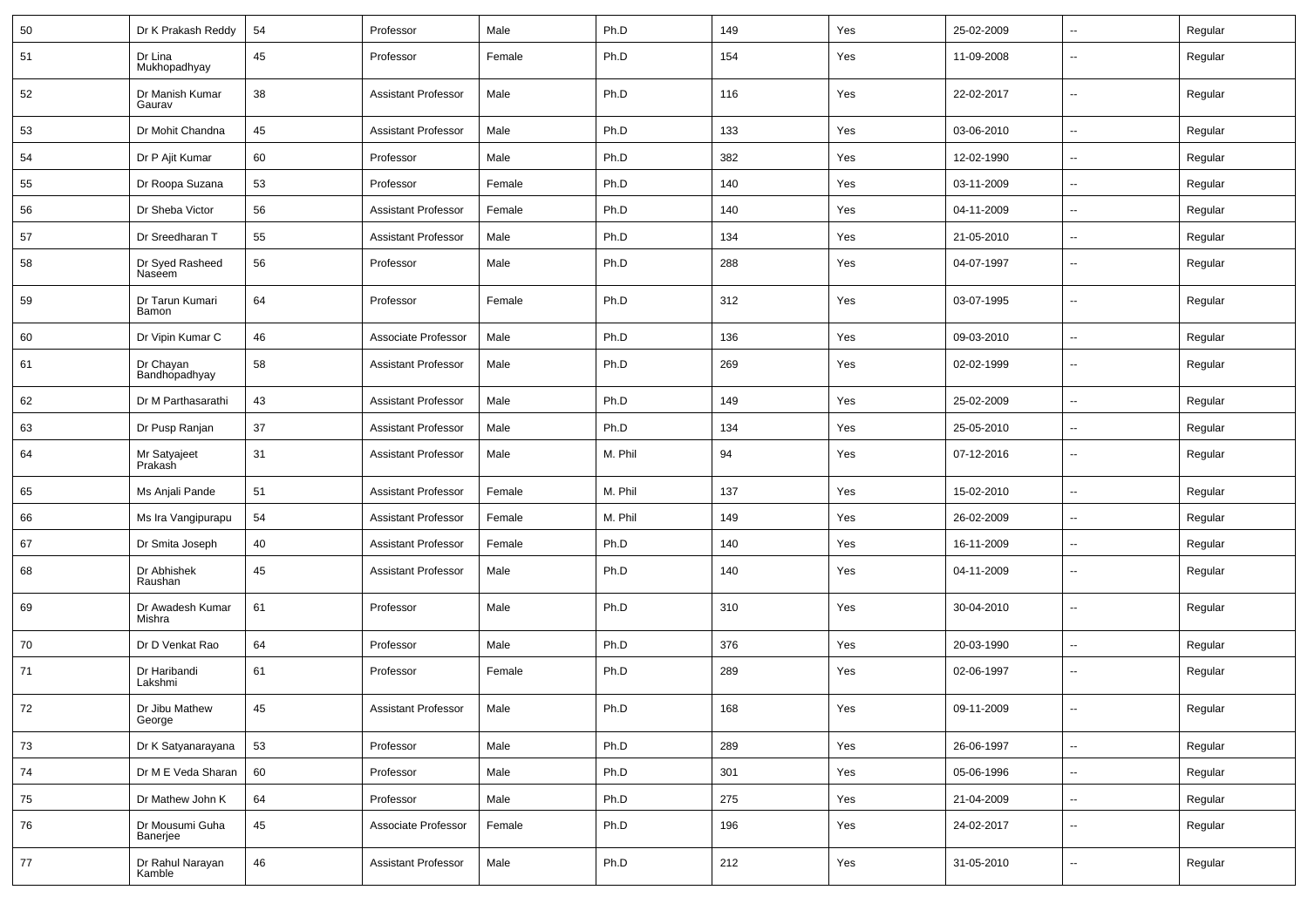| 78  | Dr S Dominic Savio           | 58 | Associate Professor        | Male   | Ph.D       | 361 | Yes | 05-07-1993 | $\overline{\phantom{a}}$ | Regular |
|-----|------------------------------|----|----------------------------|--------|------------|-----|-----|------------|--------------------------|---------|
| 79  | Dr Sherin B S                | 45 | <b>Assistant Professor</b> | Female | Ph.D       | 176 | Yes | 04-01-2010 | $\sim$                   | Regular |
| 80  | Dr Srinivas Reddy<br>Lankala | 45 | <b>Assistant Professor</b> | Male   | Ph.D       | 106 | Yes | 26-12-2016 | --                       | Regular |
| 81  | Dr T J Rekha Rani            | 53 | Professor                  | Female | Ph.D       | 288 | Yes | 09-11-2009 | $\overline{\phantom{a}}$ | Regular |
| 82  | Dr Utpal Lahiri              | 58 | Associate Professor        | Male   | Ph.D       | 334 | Yes | 07-12-2016 | $\overline{\phantom{a}}$ | Regular |
| 83  | Dr Vishnu Priya S            | 48 | <b>Assistant Professor</b> | Female | Ph.D       | 140 | Yes | 03-11-2009 | Ξ.                       | Regular |
| 84  | Mr Dharmendra<br>Kumar Singh | 30 | <b>Assistant Professor</b> | Male   | M. Phil    | 82  | Yes | 14-12-2016 | $\overline{\phantom{a}}$ | Regular |
| 85  | Mr Manoj Kumar               | 35 | <b>Assistant Professor</b> | Male   | M. Phil    | 130 | Yes | 14-12-2016 | $\overline{\phantom{a}}$ | Regular |
| 86  | Mr Shashi Kumar              | 35 | <b>Assistant Professor</b> | Male   | M. Phil    | 54  | Yes | 09-01-2017 | ⊷.                       | Regular |
| 87  | Ms Anna Mary<br>Bezawada     | 51 | <b>Assistant Professor</b> | Female | M.A        | 129 | Yes | 04-10-2010 | $\overline{\phantom{a}}$ | Regular |
| 88  | Ms Janani Kalyani V          | 38 | <b>Assistant Professor</b> | Female | M. Phil    | 140 | Yes | 03-11-2009 | $\overline{\phantom{a}}$ | Regular |
| 89  | Ms Salna Sunny               | 39 | <b>Assistant Professor</b> | Female | <b>NET</b> | 133 | Yes | 02-06-2010 | $\overline{\phantom{a}}$ | Regular |
| 90  | Ms Somya Nayak               | 33 | <b>Assistant Professor</b> | Female | Ph.D       | 106 | Yes | 23-12-2016 | -−                       | Regular |
| 91  | Dr Anand Mahanand            | 53 | Professor                  | Male   | Ph.D       | 268 | Yes | 01-03-1999 | $\overline{\phantom{a}}$ | Regular |
| 92  | Dr B Uma<br>Maheswari        | 49 | <b>Assistant Professor</b> | Female | Ph.D       | 180 | Yes | 07-07-2006 | ⊷.                       | Regular |
| 93  | Dr Didla Grace<br>Suneetha   | 44 | <b>Assistant Professor</b> | Female | Ph.D       | 140 | Yes | 03-11-2009 | $\overline{\phantom{a}}$ | Regular |
| 94  | Dr Hemalatha<br>Nagarajan    | 61 | Professor                  | Female | Ph.D       | 362 | Yes | 03-06-1991 | $\overline{\phantom{a}}$ | Regular |
| 95  | Dr K Venkat Reddy            | 54 | Professor                  | Male   | Ph.D       | 345 | Yes | 10-07-2006 | Ξ.                       | Regular |
| 96  | Dr M Hariprasad              | 58 | Professor                  | Male   | Ph.D       | 319 | Yes | 06-12-1994 | ⊷.                       | Regular |
| 97  | Dr Muthyala Udaya            | 47 | <b>Assistant Professor</b> | Female | Ph.D       | 140 | Yes | 03-11-2009 | Ξ.                       | Regular |
| 98  | Dr P V Amith Kumar           | 41 | Professor                  | Male   | Ph.D       | 188 | Yes | 13-10-2008 | $\overline{\phantom{a}}$ | Regular |
| 99  | Dr Shruti Sircar             | 51 | Professor                  | Female | Ph.D       | 232 | Yes | 01-03-2002 | --                       | Regular |
| 100 | Dr Suchitra Patnaik          | 46 | Assistant Professor        | Female | Ph.D       | 140 | Yes | 04-11-2009 | $\overline{\phantom{a}}$ | Regular |
| 101 | Dr V B<br>Tharakeshwar       | 49 | Professor                  | Male   | Ph.D       | 145 | Yes | 02-06-2009 | --                       | Regular |
| 102 | Dr Abir Suchiang             | 45 | <b>Assistant Professor</b> | Male   | Ph.D       | 140 | Yes | 13-11-2009 | $\sim$                   | Regular |
| 103 | Mr Gin Muan Thang            | 39 | <b>Assistant Professor</b> | Male   | <b>NET</b> | 139 | Yes | 02-12-2009 | $\sim$                   | Regular |
| 104 | Dr Mehshar Kamal             | 36 | <b>Assistant Professor</b> | Male   | Ph.D       | 56  | Yes | 13-12-2016 | $\sim$                   | Regular |
| 105 | Dr Sravan Kumar              | 46 | <b>Assistant Professor</b> | Male   | Ph.D       | 233 | Yes | 25-02-2002 | $\sim$                   | Regular |
| 106 | Dr Anu Pande                 | 45 | <b>Assistant Professor</b> | Female | Ph.D       | 130 | Yes | 16-09-2010 | $\sim$                   | Regular |
| 107 | Ms Madhumeeta<br>Sinha       | 54 | <b>Assistant Professor</b> | Female | M. Phil    | 140 | Yes | 03-11-2009 | $\sim$                   | Regular |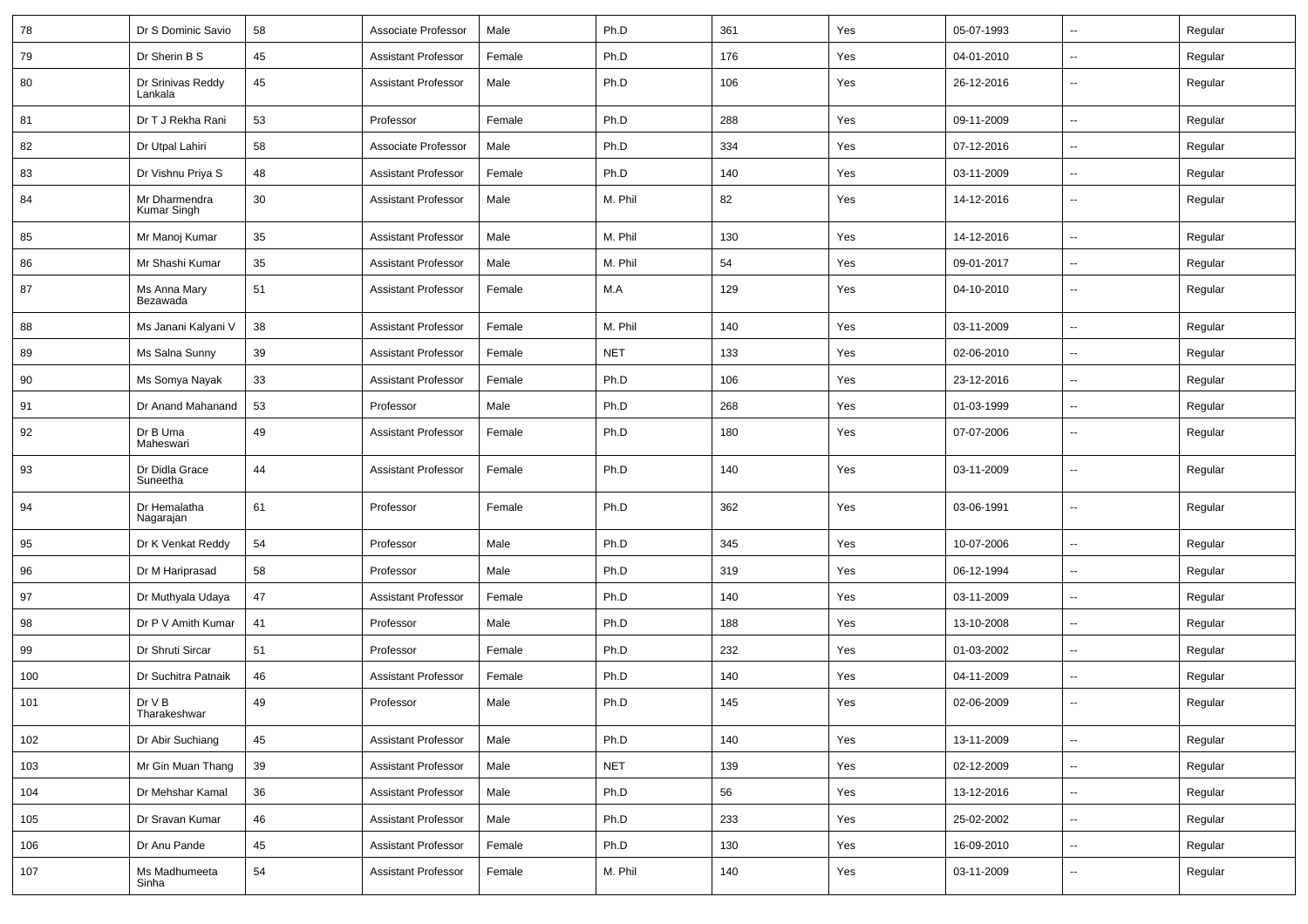| 108 | Ms Sandal Bhardwaj        | 38 | <b>Assistant Professor</b> | Female | <b>NET</b> | 134 | Yes | 31-05-2010 | ⊷.                       | Regular |
|-----|---------------------------|----|----------------------------|--------|------------|-----|-----|------------|--------------------------|---------|
| 109 | Ms Uma Damodar<br>Sridhar | 53 | <b>Assistant Professor</b> | Female | Ph.D       | 147 | Yes | 17-04-2009 | $\overline{\phantom{a}}$ | Regular |
| 110 | Dr Anjali V Bagde         | 56 | Associate Professor        | Female | Ph.D       | 358 | Yes | 02-09-1991 | $\sim$                   | Regular |
| 111 | Dr B Venkat Rao           | 45 | <b>Assistant Professor</b> | Male   | Ph.D       | 140 | Yes | 03-11-2009 | $\overline{\phantom{a}}$ | Regular |
| 112 | Dr Dilip Kumar Das        | 63 | Professor                  | Male   | Ph.D       | 466 | Yes | 18-12-2006 | -−                       | Regular |
| 113 | Dr Hemanga Dutta          | 39 | <b>Assistant Professor</b> | Male   | Ph.D       | 132 | No  | 28-05-2010 | 15-05-2021               | Regular |
| 114 | Dr Kalplata               | 41 | <b>Assistant Professor</b> | Female | Ph.D       | 140 | Yes | 12-11-2009 | --                       | Regular |
| 115 | Dr M Madhava<br>Prasad    | 65 | Professor                  | Male   | Ph.D       | 231 | No  | 26-03-2002 | 30-06-2021               | Regular |
| 116 | Dr Muzaffar Alam          | 52 | Professor                  | Male   | Ph.D       | 246 | Yes | 08-01-2001 | $\sim$                   | Regular |
| 117 | Dr Panthukula<br>Srinivas | 46 | <b>Assistant Professor</b> | Male   | Ph.D       | 154 | Yes | 11-09-2008 | $\overline{\phantom{a}}$ | Regular |
| 118 | Dr Rajneesh Arora         | 55 | Professor                  | Male   | Ph.D       | 319 | Yes | 30-12-1994 | Ξ.                       | Regular |
| 119 | Dr Sajal Dey              | 59 | <b>Assistant Professor</b> | Male   | Ph.D       | 62  | Yes | 07-12-2016 | $\sim$                   | Regular |
| 120 | Dr Shyam Babu             | 38 | <b>Assistant Professor</b> | Male   | Ph.D       | 133 | Yes | 04-06-2010 | -−                       | Regular |
| 121 | Dr Surabhi Bharati        | 61 | Professor                  | Female | Ph.D       | 396 | Yes | 26-07-1988 | Ξ.                       | Regular |
| 122 | Dr T Samson               | 61 | Professor                  | Male   | Ph.D       | 377 | Yes | 19-02-1990 | $\overline{\phantom{a}}$ | Regular |
| 123 | Dr V Raju Nayak           | 43 | <b>Assistant Professor</b> | Male   | Ph.D       | 153 | Yes | 27-10-2008 | ⊷.                       | Regular |
| 124 | Dr Alankar Kaushik        | 37 | <b>Assistant Professor</b> | Male   | Ph.D       | 140 | Yes | 25-11-2009 | Ξ.                       | Regular |
| 125 | Mr Hawa Singh<br>Yadav    | 33 | <b>Assistant Professor</b> | Male   | M. Phil    | 55  | Yes | 19-12-2016 | $\overline{\phantom{a}}$ | Regular |
| 126 | Mr Naushad Alam           | 39 | <b>Assistant Professor</b> | Male   | M.A        | 56  | Yes | 08-08-2016 | -−                       | Regular |
| 127 | Mr Rakesh Ranjan          | 36 | <b>Assistant Professor</b> | Male   | <b>NET</b> | 133 | Yes | 08-06-2010 | -−                       | Regular |
| 128 | Mr Surendra Singh<br>Negi | 41 | <b>Assistant Professor</b> | Male   | M. Phil    | 140 | Yes | 17-11-2009 | $\mathbf{u}$             | Regular |
| 129 | Ms Aparna Nori            | 45 | <b>Assistant Professor</b> | Female | M.A        | 140 | Yes | 03-11-2009 | н.                       | Regular |
| 130 | Ms Monika                 | 36 | <b>Assistant Professor</b> | Female | M. Phil    | 134 | Yes | 26-05-2010 | н.                       | Regular |
| 131 | Ms Santidora<br>Nongpluh  | 42 | <b>Assistant Professor</b> | Female | <b>NET</b> | 140 | Yes | 13-11-2009 | -−                       | Regular |
| 132 | Dr Aparna B<br>Lanjewar   | 49 | Professor                  | Female | Ph.D       | 220 | Yes | 04-08-2010 | ₩,                       | Regular |
| 133 | Dr C Jangaiah             | 65 | Professor                  | Male   | Ph.D       | 291 | No  | 18-12-2009 | 31-03-2021               | Regular |
| 134 | Dr Dilip Naik             | 63 | Professor                  | Male   | Ph.D       | 498 | Yes | 16-02-2017 | $\overline{\phantom{a}}$ | Regular |
| 135 | Dr K Kokila               | 52 | <b>Assistant Professor</b> | Female | Ph.D       | 319 | Yes | 26-07-2010 | $\sim$                   | Regular |
| 136 | Dr M Sujatha              | 53 | Professor                  | Female | Ph.D       | 268 | Yes | 01-03-1999 | ш.                       | Regular |
| 137 | Dr Md Shahabuddin         | 46 | <b>Assistant Professor</b> | Male   | Ph.D       | 134 | Yes | 24-05-2010 | н.                       | Regular |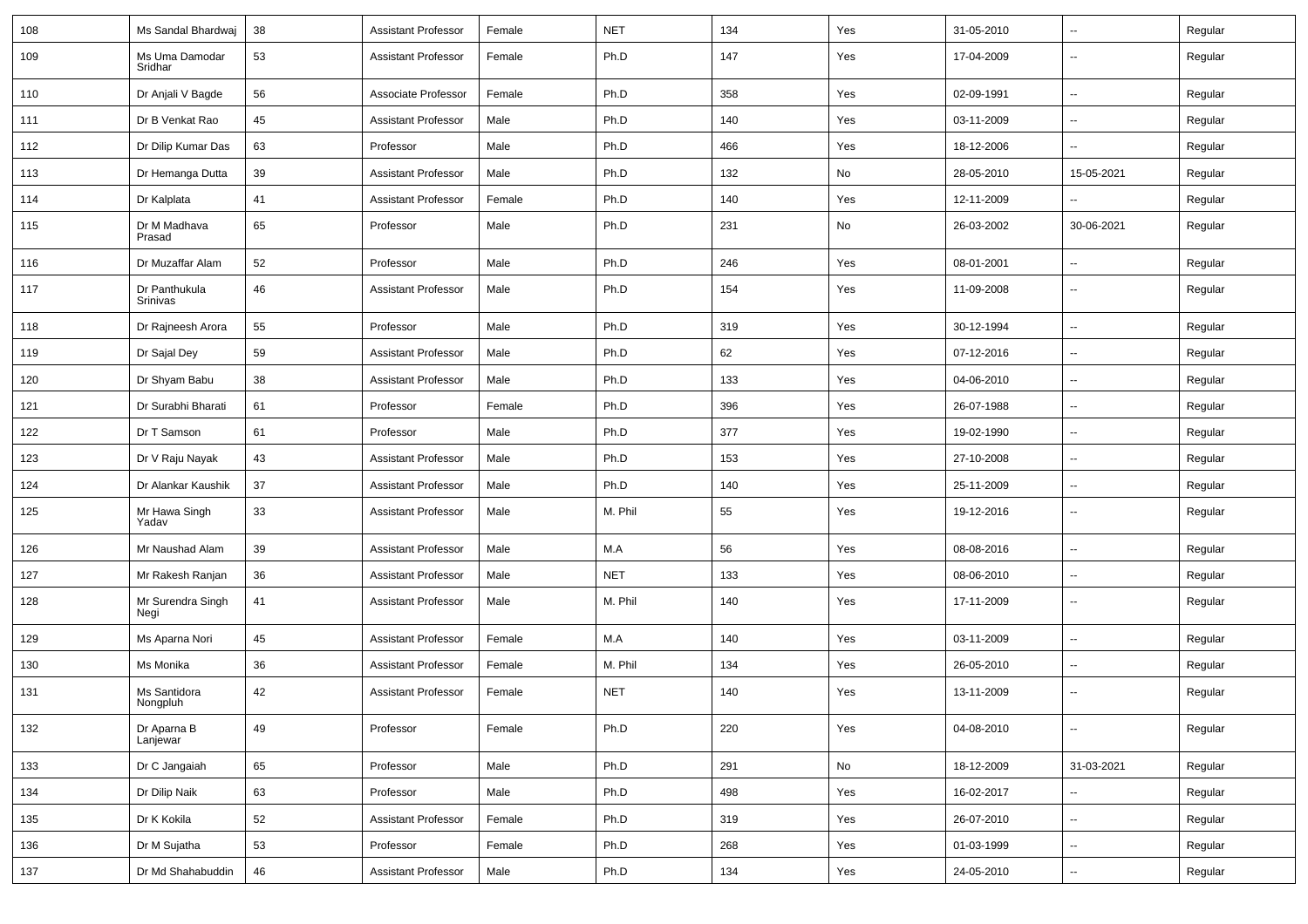| 138 | Dr N Rama Devi              | 59 | Professor                  | Female | Ph.D    | 377 | Yes | 06-07-2006 | $\overline{\phantom{a}}$ | Regular |
|-----|-----------------------------|----|----------------------------|--------|---------|-----|-----|------------|--------------------------|---------|
| 139 | Dr Priyadarshini            | 39 | <b>Assistant Professor</b> | Female | Ph.D    | 140 | Yes | 03-11-2009 | $\sim$                   | Regular |
| 140 | Dr Salivendra Jaya<br>Raju  | 50 | Professor                  | Male   | Ph.D    | 154 | Yes | 11-09-2008 | $\overline{\phantom{a}}$ | Regular |
| 141 | Dr Shyam Rao<br>Rathod      | 52 | Professor                  | Male   | Ph.D    | 293 | Yes | 06-11-2009 | $\overline{\phantom{a}}$ | Regular |
| 142 | Dr Suvarna Lakshmi          | 47 | Professor                  | Female | Ph.D    | 229 | Yes | 05-12-2016 | $\overline{\phantom{a}}$ | Regular |
| 143 | Dr T Srivani                | 54 | Professor                  | Female | Ph.D    | 325 | Yes | 06-06-1994 | $\overline{\phantom{a}}$ | Regular |
| 144 | Dr Venkatesh<br>Vaditya     | 39 | <b>Assistant Professor</b> | Male   | Ph.D    | 134 | Yes | 28-05-2010 | ⊷.                       | Regular |
| 145 | Dr Anish Koshy              | 40 | <b>Assistant Professor</b> | Male   | Ph.D    | 140 | Yes | 17-11-2009 | Ξ.                       | Regular |
| 146 | Mr Jagannath Soren          | 37 | <b>Assistant Professor</b> | Male   | Ph.D    | 154 | Yes | 17-09-2008 | $\sim$                   | Regular |
| 147 | Mr Nishant K<br>Narayanan   | 40 | <b>Assistant Professor</b> | Male   | M. Phil | 129 | Yes | 22-10-2010 | $\overline{\phantom{a}}$ | Regular |
| 148 | Dr C Ramamuni<br>Reddy      | 38 | <b>Assistant Professor</b> | Male   | Ph.D    | 55  | Yes | 05-12-2016 | $\overline{\phantom{a}}$ | Regular |
| 149 | Dr T Vijay Suryakant        | 49 | Associate Professor        | Male   | Ph.D    | 234 | Yes | 30-01-2002 | $\sim$                   | Regular |
| 150 | Ms Aroma<br>Kharshing       | 41 | <b>Assistant Professor</b> | Female | M. Phil | 154 | Yes | 22-09-2008 | $\overline{\phantom{a}}$ | Regular |
| 151 | Dr Neelam Singh             | 39 | <b>Assistant Professor</b> | Female | Ph.D    | 147 | Yes | 25-03-2009 | Ξ.                       | Regular |
| 152 | Ms Sari R Hranngul          | 53 | <b>Assistant Professor</b> | Female | M.A     | 233 | Yes | 22-02-2002 | $\overline{\phantom{a}}$ | Regular |
| 153 | Dr TT Sreekumar             | 57 | Professor                  | Male   | Ph.D    | 205 | Yes | 20-01-2017 | -−                       | Regular |
| 154 | Dr Ashwani Kumar            | 36 | <b>Assistant Professor</b> | Male   | Ph.D    | 70  | Yes | 16-12-2016 | Ξ.                       | Regular |
| 155 | Dr Caroline Wahlang         | 42 | <b>Assistant Professor</b> | Female | Ph.D    | 148 | Yes | 02-03-2009 | $\sim$                   | Regular |
| 156 | Dr G Naga Mallika           | 57 | Professor                  | Female | Ph.D    | 149 | Yes | 26-02-2009 | ⊷.                       | Regular |
| 157 | Dr Jai Singh                | 46 | <b>Assistant Professor</b> | Male   | Ph.D    | 134 | Yes | 28-05-2010 | Ξ.                       | Regular |
| 158 | Dr K Narasimha Rao          | 50 | Professor                  | Male   | Ph.D    | 193 | Yes | 22-02-2017 | $\overline{\phantom{a}}$ | Regular |
| 159 | Dr Komali Prakash           | 60 | Associate Professor        | Female | Ph.D    | 183 | Yes | 06-07-2006 | -−                       | Regular |
| 160 | Dr Mahananda<br>Pathak      | 44 | <b>Assistant Professor</b> | Male   | Ph.D    | 178 | Yes | 26-12-2016 | $\overline{\phantom{a}}$ | Regular |
| 161 | Dr Mohd Anzar               | 43 | Assistant Professor        | Male   | Ph.D    | 154 | Yes | 11-09-2008 |                          | Regular |
| 162 | Dr H Nikhila                | 51 | Professor                  | Female | Ph.D    | 226 | Yes | 10-02-2010 | $\sim$                   | Regular |
| 163 | Dr R Kishore Kumar          | 59 | Professor                  | Male   | Ph.D    | 336 | Yes | 05-07-1993 | $\sim$                   | Regular |
| 164 | Dr Ravindra Kumar<br>Vemula | 46 | Professor                  | Male   | Ph.D    | 140 | Yes | 03-11-2009 | ₩,                       | Regular |
| 165 | Dr Satish Kumar<br>Poduval  | 52 | Professor                  | Male   | Ph.D    | 301 | Yes | 03-06-1996 | $\overline{\phantom{a}}$ | Regular |
| 166 | Dr Syed Jahangir            | 61 | Professor                  | Male   | Ph.D    | 246 | Yes | 01-01-2001 | $\sim$                   | Regular |